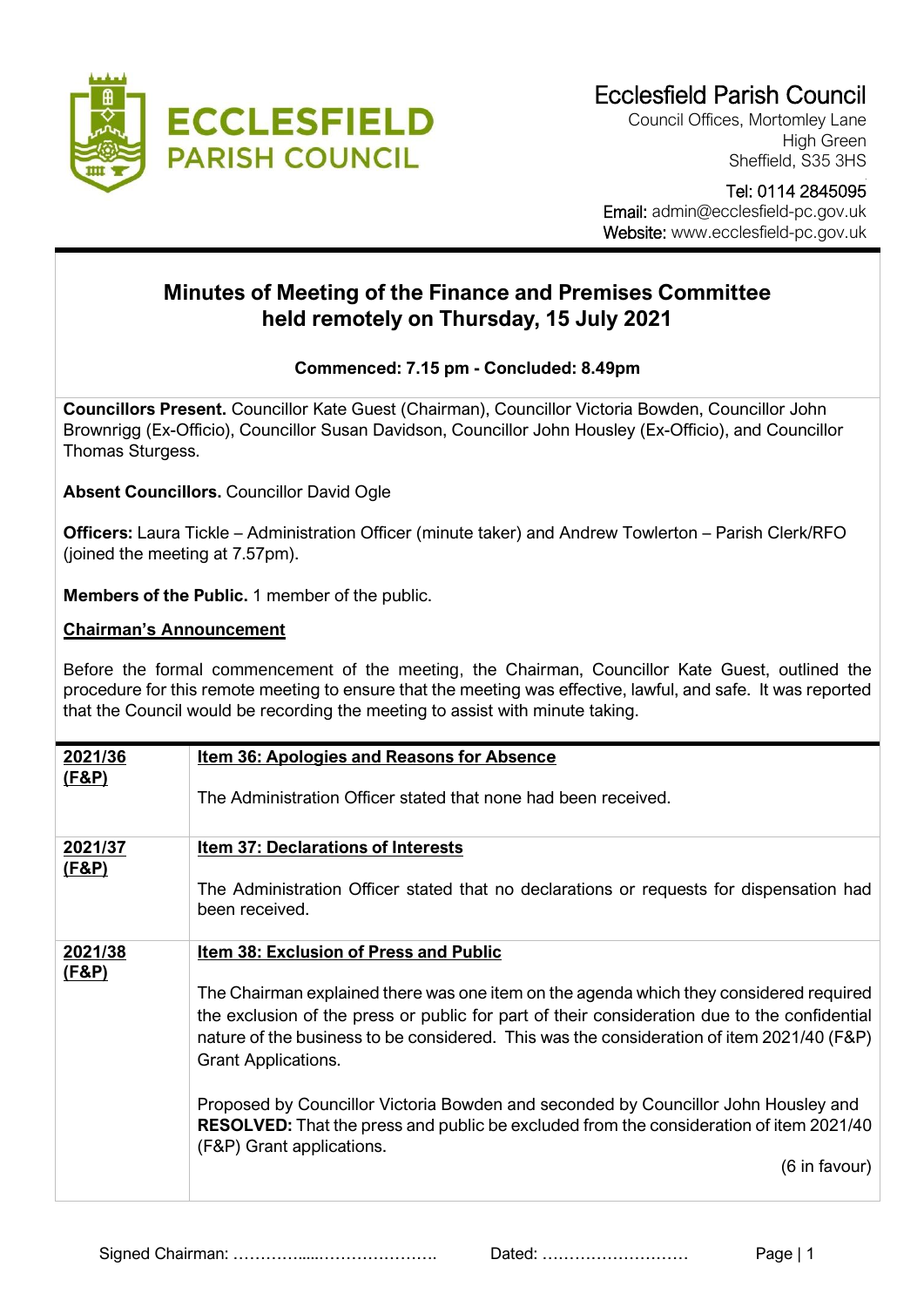| 2021/39          | <b>Item 39: Public Participation Session</b>                                                                                                                                                                                                                                                                                                                                                                                             |
|------------------|------------------------------------------------------------------------------------------------------------------------------------------------------------------------------------------------------------------------------------------------------------------------------------------------------------------------------------------------------------------------------------------------------------------------------------------|
| <u>(F&amp;P)</u> | No questions were raised or received from members of the public.                                                                                                                                                                                                                                                                                                                                                                         |
| 2021/40          | <b>Item 40: Grant Applications</b>                                                                                                                                                                                                                                                                                                                                                                                                       |
| <u>(F&amp;P)</u> | One ward-based grant was considered.                                                                                                                                                                                                                                                                                                                                                                                                     |
|                  | Proposed by Councillor Thomas Sturgess and seconded by Councillor John Brownrigg<br>and                                                                                                                                                                                                                                                                                                                                                  |
|                  | <b>RESOLVED:</b> That it is recommended to Council that High Green Playgroup be awarded a<br>grant of £540.00 for the purchase of a back to nature placement carpet, x4 height<br>adjustable tables and x10 Hille Affinity children's chairs. The Committee are also<br>recommending that the grant is awarded from the Covid Recovery Fund as the High Green<br>Playground did not reopen after the lockdown ended due to the Pandemic. |
| 2021/41          | (6 in favour)<br><b>Item 41: Finance and Premises Committee Minutes</b>                                                                                                                                                                                                                                                                                                                                                                  |
| <u>(F&amp;P)</u> |                                                                                                                                                                                                                                                                                                                                                                                                                                          |
|                  | Councillor Kate Guest provided a brief overview of the approved minutes and matters<br>arising from the meeting held on 24 June 2021.                                                                                                                                                                                                                                                                                                    |
| 2021/42          | <b>Item 42: Revised Financial Regulations</b>                                                                                                                                                                                                                                                                                                                                                                                            |
| <u>(F&amp;P)</u> | The revised Financial Regulations were discussed by the Committee.                                                                                                                                                                                                                                                                                                                                                                       |
|                  | Proposed by Councillor John Housley and seconded by Councillor John Brownrigg and<br><b>RESOLVED:</b> That the revised Financial Regulations are recommended to Council for<br>approval.                                                                                                                                                                                                                                                 |
|                  | (6 in favour)                                                                                                                                                                                                                                                                                                                                                                                                                            |
| 2021/43          | Item 43: To consider the Terms of Reference for the Finance and Premises Committee                                                                                                                                                                                                                                                                                                                                                       |
| <u>(F&amp;P)</u> | The Terms of Reference for the Finance and Premises Committee were reviewed and<br>discussed by the Committee.                                                                                                                                                                                                                                                                                                                           |
|                  | It was discussed that the following amendments be made:                                                                                                                                                                                                                                                                                                                                                                                  |
|                  | Under Aims and Objectives -<br>"The role of the Committee is to consider and approve issues relating to" Be<br>changed to, "The role of the Committee is to consider, recommend or approve<br>issues relating to"                                                                                                                                                                                                                        |
|                  | "Awards to grants of local organisations over £349". Be changed to, "Awards to<br>grants of local organisations over £351".                                                                                                                                                                                                                                                                                                              |
|                  | Under Meeting arrangements and Frequency -<br>"Meetings to commence at 7.30pm". Be changed to "7.00pm".                                                                                                                                                                                                                                                                                                                                  |
|                  | Proposed by Councillor Thomas Sturgess and seconded by Councillor Susan Davidson<br>and                                                                                                                                                                                                                                                                                                                                                  |
|                  | <b>RESOLVED:</b> That the amendments be made and recommend to Council for approval.<br>(6 in favour)                                                                                                                                                                                                                                                                                                                                     |
|                  | The Clerk entered the meeting at 7.57pm.                                                                                                                                                                                                                                                                                                                                                                                                 |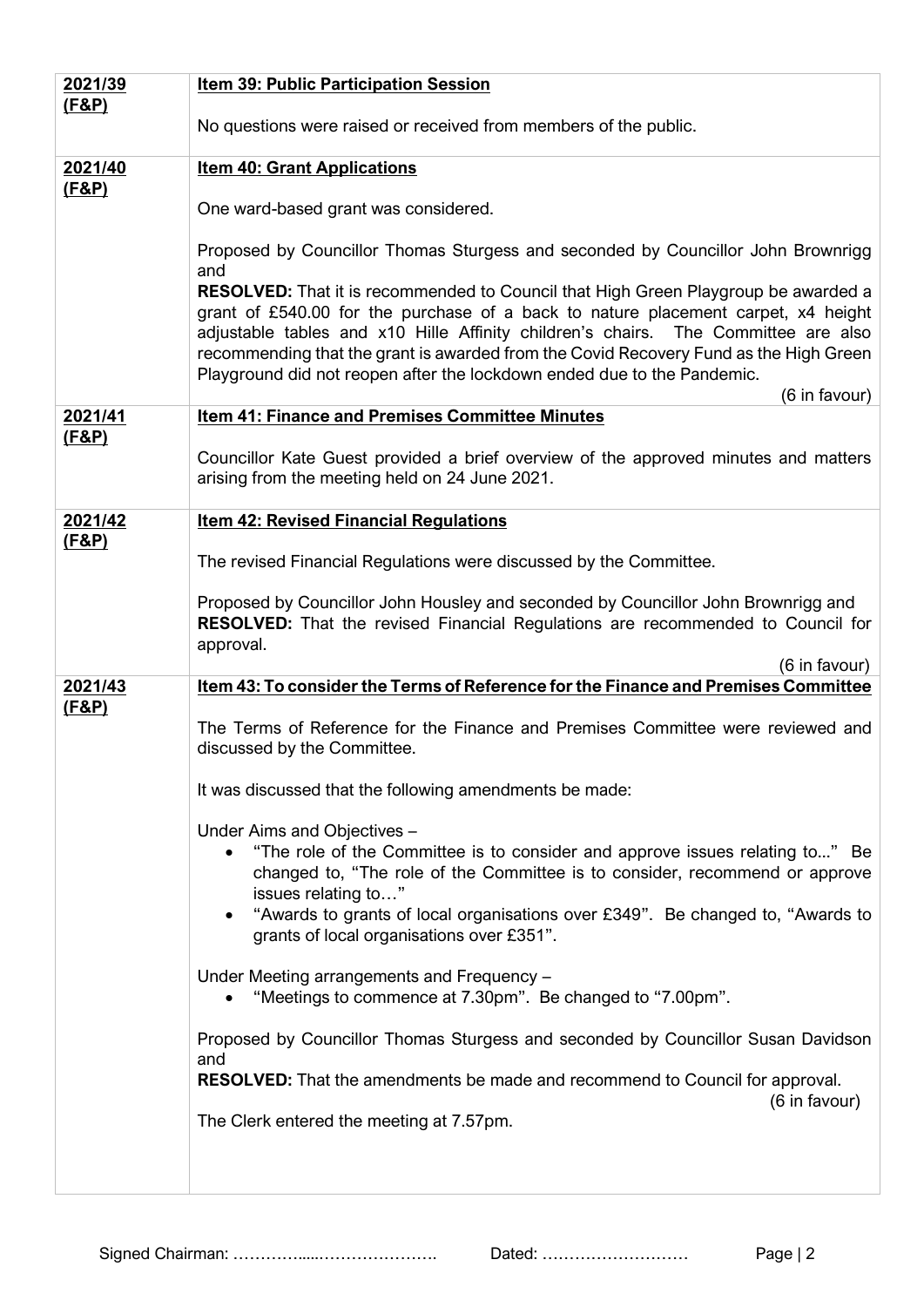| 2021/44<br>(F&P) | Item 44: Annual Governance and Accountability Return and Public Inspection of<br>Accounts for the financial year 2020/21.                                                                                                                                                                                                                                                                                                                                                                                                                                                                                                                                                                                |
|------------------|----------------------------------------------------------------------------------------------------------------------------------------------------------------------------------------------------------------------------------------------------------------------------------------------------------------------------------------------------------------------------------------------------------------------------------------------------------------------------------------------------------------------------------------------------------------------------------------------------------------------------------------------------------------------------------------------------------|
|                  | The Clerk stated that the Annual Governance and Accountability Return and Accounts for<br>the year ended 2020/21 were all submitted by the deadline. The Public Inspection of<br>Accounts for the year ended 2020/21 has been publicly displayed on the notice board<br>outside the Council office and on the Council website.                                                                                                                                                                                                                                                                                                                                                                           |
| 2021/45          | Item 45: Internal Audit of Accounts for the Year End 31 March 2021                                                                                                                                                                                                                                                                                                                                                                                                                                                                                                                                                                                                                                       |
| (F&P)            | Councillor Kate Guest informed the Committee that the accounts for 2020/21 had passed<br>with the Internal Auditor and had improved significantly since the 2019/20 accounts. Work<br>is still needed to be done on the accounts for 2021/22 to be up to Ecclesfield Parish<br>Councils standard. Overall, it was a good outcome from the Internal Auditor for the<br>accounts 2020/21.                                                                                                                                                                                                                                                                                                                  |
|                  | Councillor John Brownrigg thanked the Clerk and Staff for all their hard work on the<br>accounts for 2020/21 and the Annual Governance and Accountability Return for 2020/21.<br>Councillor Kate Guest also thanked the Clerk and Staff.                                                                                                                                                                                                                                                                                                                                                                                                                                                                 |
|                  | Proposed by Councillor John Housley and seconded by Councillor Thomas Sturgess and<br><b>RESOLVED:</b> That the Internal Audit of Accounts and the recommendations for the<br>accounts 2021/22 be recommended to Council for approval.<br>(6 in favour)                                                                                                                                                                                                                                                                                                                                                                                                                                                  |
| 2021/46          | <u>Item 46: Improvements to the Council's IT systems (including laptops for members)</u>                                                                                                                                                                                                                                                                                                                                                                                                                                                                                                                                                                                                                 |
| <u>(F&amp;P)</u> | Councillor Kate Guest informed the Committee that 4 new laptops have been purchased<br>and distributed to Councillors who need them for support with the zoom meetings within<br>the Council. The Committee was also informed by Councillor Kate Guest that another 4<br>laptops have been purchased and will be delivered to the Council week commencing 19<br>July 2021. Appointments are to be made with Supake, the Councils IT support, for the<br>laptops to be set up and for Councillors to attend training sessions.<br>Councillor Kate Guest also informed the Committee that the Service Level Agreement in<br>place for the Councils IT Support will be brought to a future finance meeting. |
| 2021/47          | Item 47: Unauthorised car parking outside the Council offices.                                                                                                                                                                                                                                                                                                                                                                                                                                                                                                                                                                                                                                           |
| (F&P)            | The Clerk informed the Committee that there has been a couple of incidents in the Councils<br>car park. Cars are parking in the Councils car park and taking up spaces and a visitor to<br>the Council office and a member of Staff have had their cars scratched by other cars which<br>have not been attending the Council office. This is a constant ongoing issue.                                                                                                                                                                                                                                                                                                                                   |
|                  | It was suggested that:<br>The car parking spaces could be widened by losing 2 other spaces as the spaces<br>at present are quite tight when parked.<br>Number plates of the Staff and Councillors attending the Council Office be painted<br>$\bullet$<br>on the spaces.<br>Bollards installed.<br>Chains put across the spaces.<br>Proposed by Councillor John Housley and seconded by Councillor John Brownrigg and                                                                                                                                                                                                                                                                                    |
|                  | <b>RESOLVED:</b> That costings for the Bollards and their installation to be brought back to the<br>next Finance and Premises meeting.<br>(6 in favour)                                                                                                                                                                                                                                                                                                                                                                                                                                                                                                                                                  |